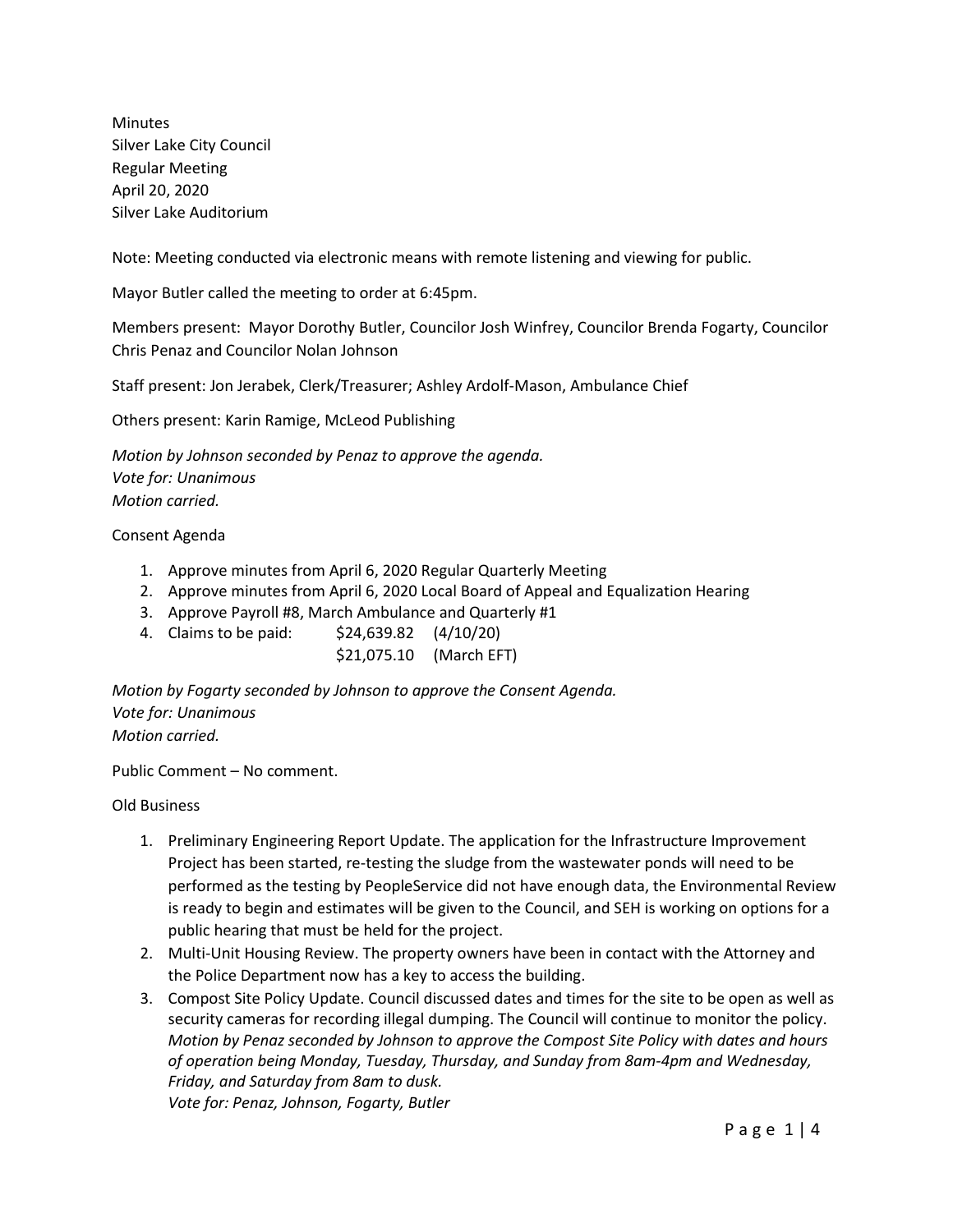*Vote against: Winfrey Motion carried.*

- 4. Social Media and Digital Images Policy. Council reviewed the policy recommended by the Attorney and discussed the need for the policy, the Public Safety departments' thoughts on the policy as it pertains to them, and whether the policy should cover all employees. Concerns of the Ambulance Department will be addressed prior to voting on the policy.
- 5. City Council Bylaws, Code of Conduct, Rules of Order, Statement of Values, Principles for Making Meetings Work and Public Comment. Council reviewed the drafted City Council Handbook that outlines rules, procedures and conduct for the Council. Questions were raised on the Rules of Order and proper motion making. *Motion by Winfrey seconded by Penaz to adopt the City Council Handbook without the Rules of Order until questions are addressed. Vote for: Winfrey, Penaz, Johnson, Butler Vote against: Fogarty Motion carried. Motion by Penaz seconded by Johnson to approve the Public Comment Policy outlining proper procedure for giving/receiving public comment during Council meetings. Vote for: Unanimous Motion carried.*

Mayor Butler called for a brief recess at 8:16pm. Mayor Butler called the meeting back to order at 8:20pm.

## New Business

1. Auditorium Roof Repair. The main portion of the Auditorium roof needs repair according to a contractor that performs yearly patching on the roof. Council discussed including start and completion dates, a not-to-exceed amount, and penalties for not having work completed by date set in the agreement. Clerk Jerabek to obtain three estimates in cooperation with Public Works Supervisor Kosek.

## Department Business

- 1. Public Works
	- a. Obtaining quotes for jetting/televising sanitary mains, street repairs, and a storm sewer at Lane Ave and Main St W.
	- b. Hydrant flushing to be performed in May.
	- c. Electronic servicing to utilize existing cameras at Public Works shop to monitor compost site.
	- d. Requesting proposal from Creekside for compost site hauling and grinding.
	- e. PeopleService report for February reviewed.
- 2. Public Safety
	- a. Fire Department
		- i. Working to find online training courses.
		- ii. MBFTE training funds were reduced. May need to increase in 2021 budget.
		- iii. Working on meeting remotely to continue Officer Hiring process.
	- b. Ambulance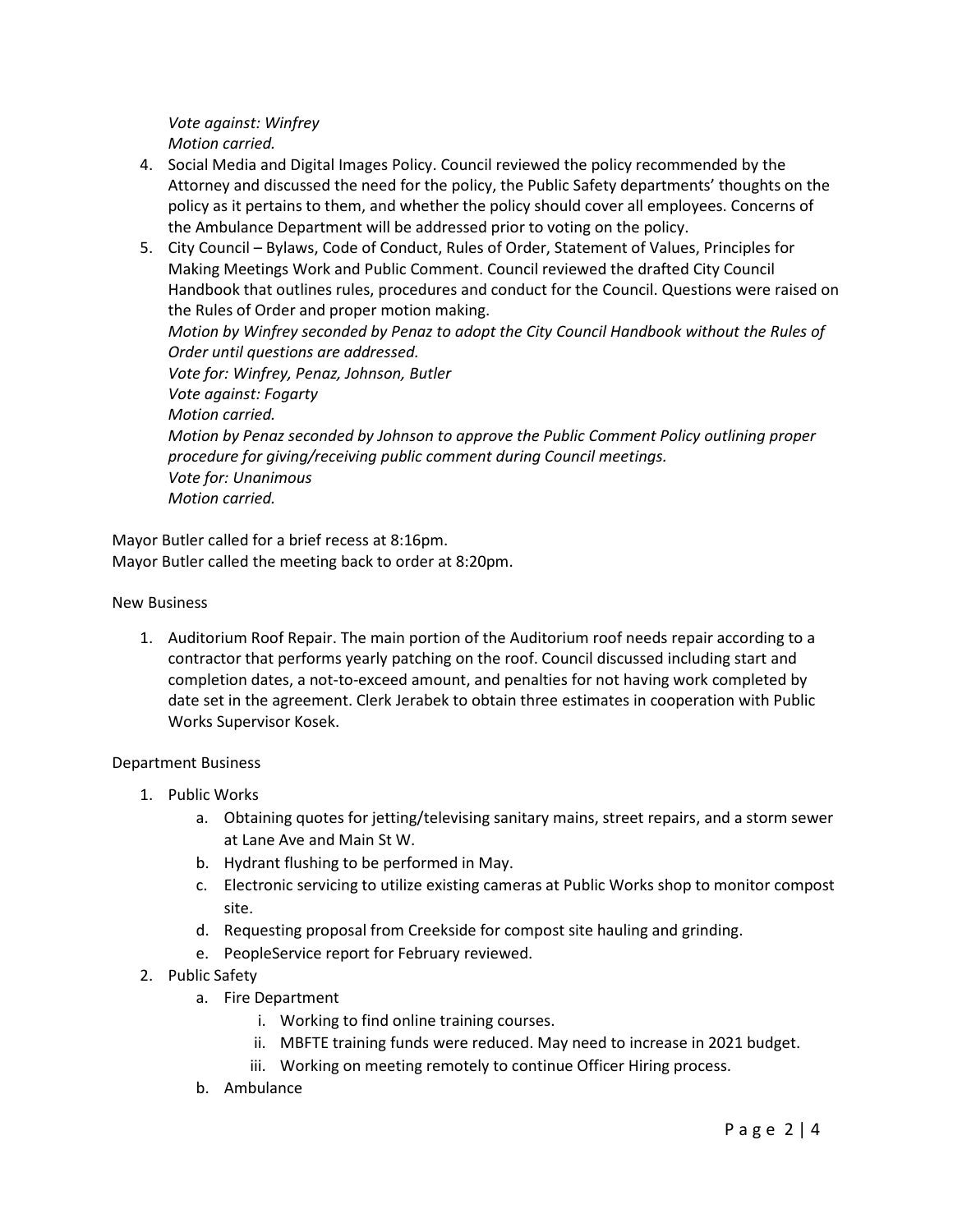- i. Chief Ardolf-Mason would like to see Ambulance members update bylaws.
- ii. Hiring procedure was discussed.
- iii. Quotes are still being gathered for utilizing the current City Office as the on-call room. Chief Ardolf-Mason and Officer Ian Coates agreed that switching the evidence room and the Ambulance storage room is not an option.
- c. Police Department
	- i. Sheriff's Office recommended to stop the background investigation on Police Chief candidate Evan Brown due to multiple concerns. *Motion by Fogarty seconded by Johnson to rescind offer to Evan Brown and to take recommendation from Sheriff's Office to stop the background investigation. Vote for: Unanimous Motion carried.*
	- ii. Council discussed renewing talks with Lester Prairie for shared police services. *Motion by Winfrey seconded by Penas to explore option of a type of merger with Lester Prairie Police Department with the Public Safety Liaison and Clerk Jerabek to initiate discussions. Vote for: Unanimous Motion carried.*
- 3. Municipal Liquor Store
	- a. Sales for March were \$42,825.79 with a loss of \$2,264.79. Year-to-date sales were \$126,957.19 with a profit of \$15,126.86.
	- b. Promoting to increase food take-out.
	- c. Pro-Maintenance to repair floor in bar area due to bubbling of existing epoxy.
	- d. Implemented disinfecting procedures and barrier to protect employees and customers.
	- e. Monitoring hours and sales to minimize expenses during on-sale closure.
- 4. Community Development
	- a. Planning Commission did not meet on April 14 due to COVID-19 and no urgent or updated items to be discussed.
	- b. Five entries received for logo/slogan contest.
	- c. Quarterly newsletter being developed.
- 5. Recreation
	- a. Pool chemicals have been ordered in the event the pool opens this summer.
	- b. Ballpark parking lot to be cleaned.
	- c. Activity sign-up still scheduled for May 6 unless situation changes.
	- d. Pool patching to be completed by volunteer.
- 6. Administration
	- a. March Treasurer's Report.
	- b. Request to approve EFT Policy as recommended by auditor. Policy outlines procedure for performing electronic funds transfers. *Motion by Winfrey seconded by Fogarty to approve Electronic Funds Transfer Policy. Vote for: Unanimous Motion carried.*